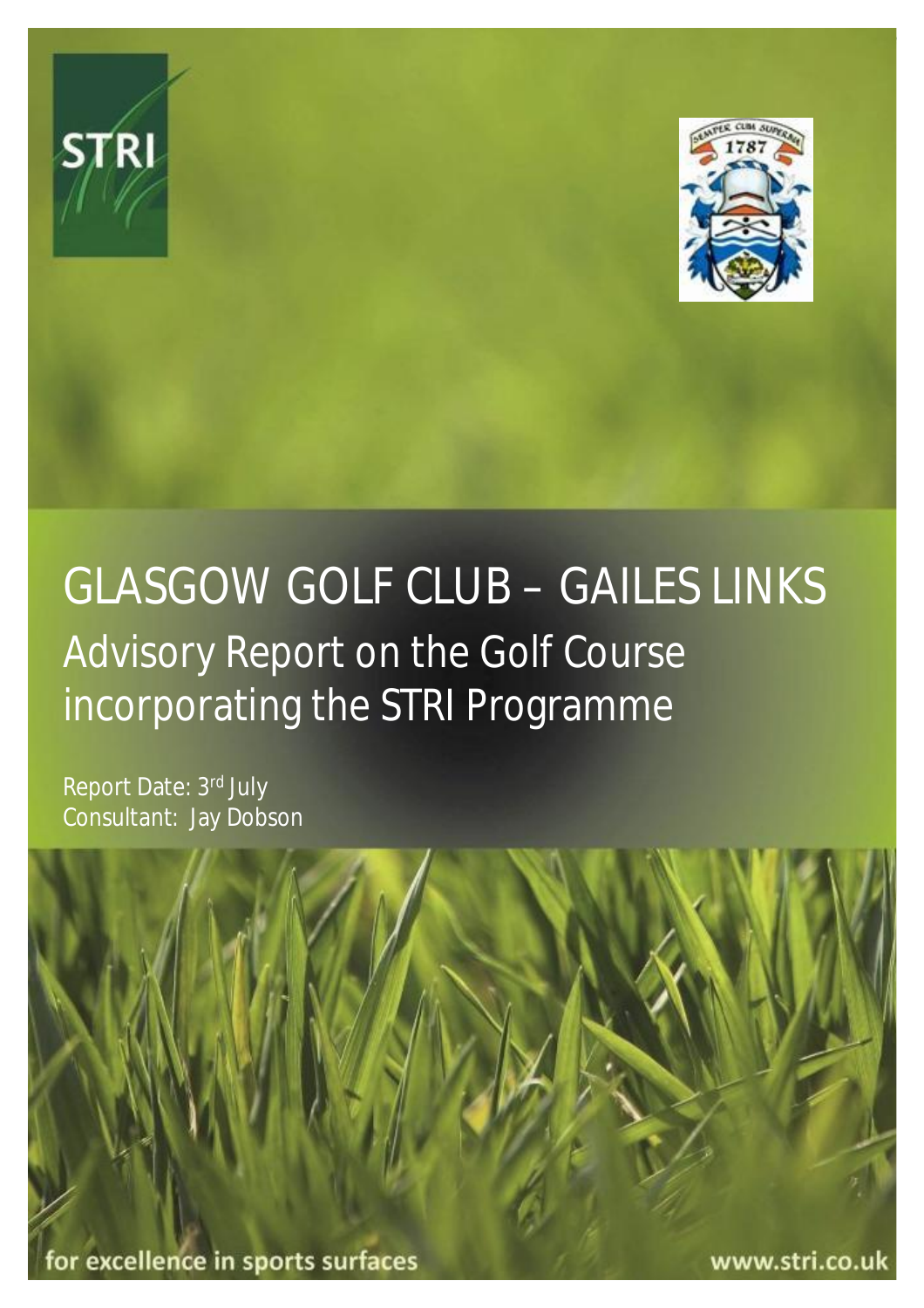

# **CONFIDENTIAL**

| Date of Visit:   | 24th June 2014                                                                                                                                           |
|------------------|----------------------------------------------------------------------------------------------------------------------------------------------------------|
| Visit Objective: | To carry out an inspection of the golf course ahead<br>of Final Qualifying and take data from the six<br>indicator greens                                |
| Present:         | Mr Jim Brown – Greens Convenor<br>Mr Alistair Gracie – Committee<br>Mr Brian Dickson - Course Manager<br>Mr Jay Dobson - Turfgrass Agronomist - STRI Ltd |
| Weather:         | Wet and mild                                                                                                                                             |

# **Contents**

| <b>Executive Summary</b>         |    |
|----------------------------------|----|
| <b>Key Observations</b>          |    |
| Greens                           | 4  |
| Performance Data                 | 5  |
| Soil Moisture Content            | 6  |
| Surface Firmness/Hardness        |    |
| <b>Organic Matter Content</b>    | 7  |
| Soil Chemical Analysis           | 11 |
| <b>Smoothness &amp; Trueness</b> | 11 |
| Green Speed                      | 13 |
| Summary                          | 13 |
| <b>Key Recommendations</b>       | 14 |
| Greens                           | 14 |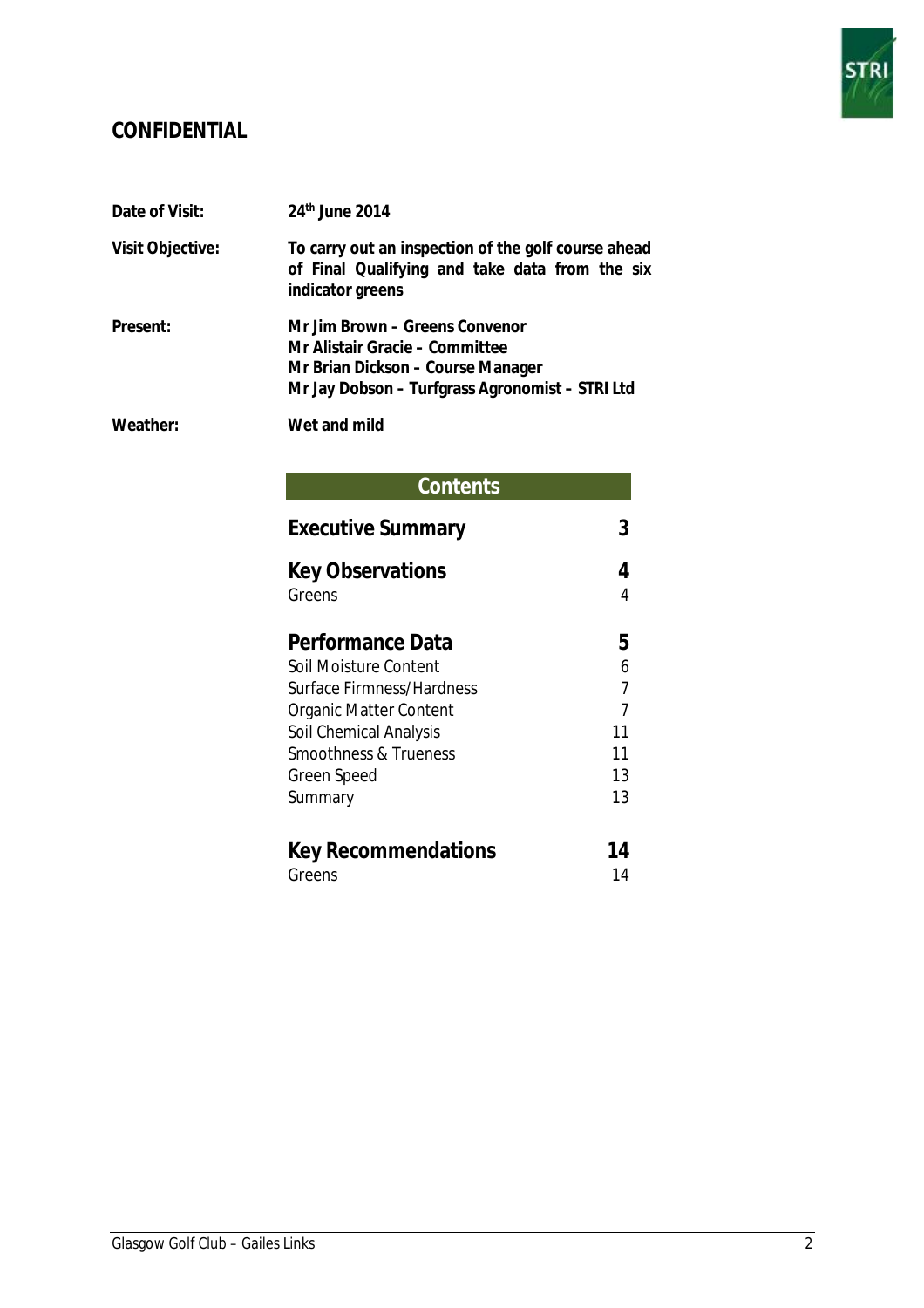

# **Executive Summary**

- As we have already carried out two inspections for The R&A and the Club, we have already dealt with all of the priorities ahead of Final Qualifying. This visit primarily takes data from the six indicator greens to allow us to tailor final parts of the programme in the work up to Final Qualifying.
- The course looked in excellent condition and as noted Brian and the greenkeeping team have completed the majority of the requirements in good time ahead of Final Qualifying. This primarily means that now there is just some "polishing" required on the play surfaces and the course generally.
- We had some further discussions on preparations, all of which are well progressed.
- We looked at playing qualities on greens and also on approaches mainly to affirm consistency and authentic ball/turf interaction.
- We further discussed maintenance protocols post Final Qualifying and in particular organic matter control and removal and the timing of these works. This was thought best to focus around coring in autumn with further work to Graden and core in spring 2015.
- We had some further discussions on testing the greens which are currently not in the data set. This would be 13 greens including the practice putting green allowing for the usual collection of organic matter samples as well as moisture, firmness, smoothness, trueness and pace. This would be a worthwhile option giving you a better understanding of how the greens perform globally in comparison to those we currently test.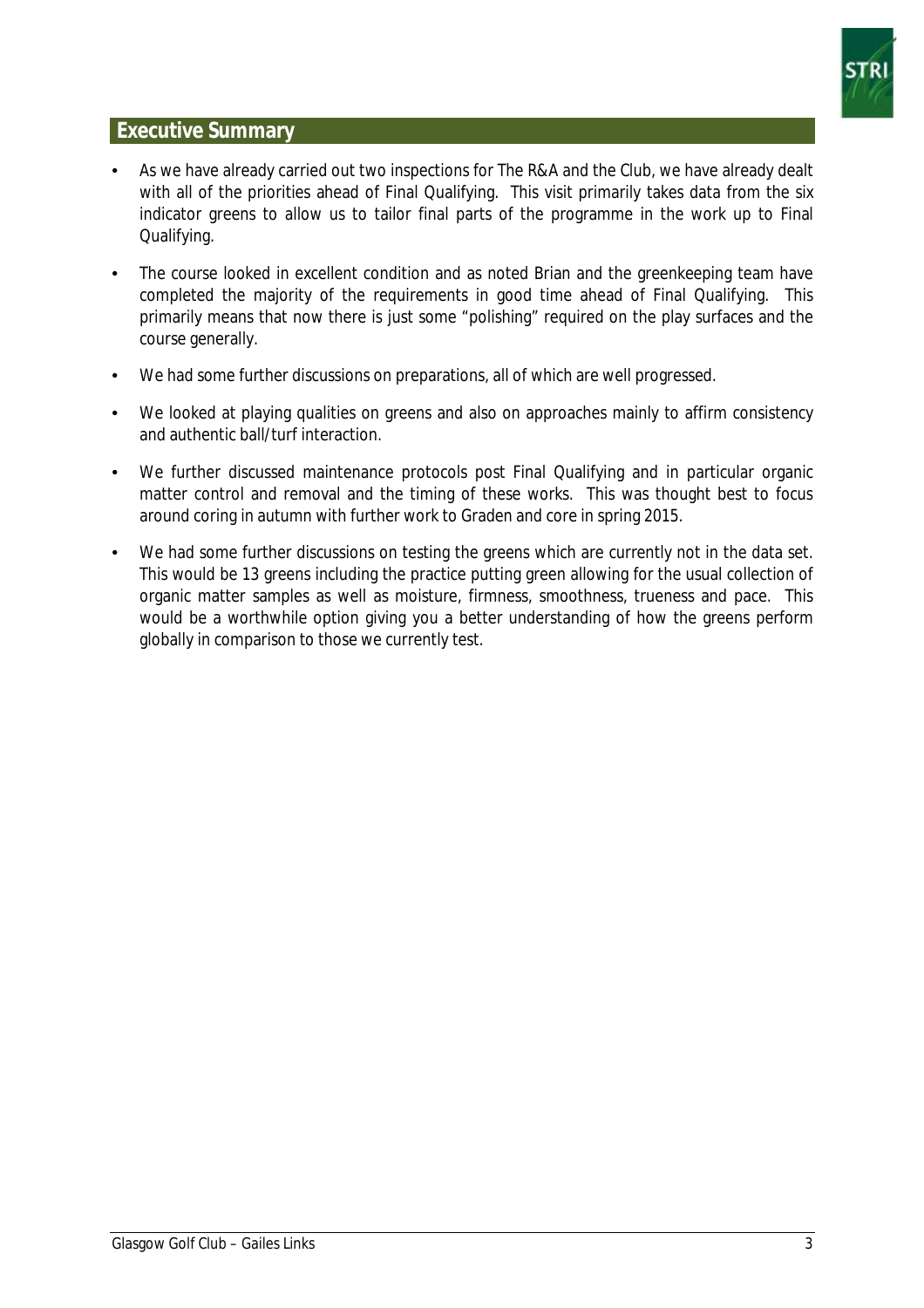

# **Key Observations**

#### **Greens**



 **Density, uniformity Poa seed heads 13th** 

- Since our last inspection in early June, the meadow grass seed heading issue has reduced somewhat and the surfaces are settling nicely. Density and uniformity was excellent at the 3.5mm height of cut.
- The blend as we have noted before is good on the greens and now that the seed heading issue is beginning to reduce and diminish, there is a pleasing amount of bent grass blended through the surfaces giving good aesthetics and playing quality.
- Surfaces were beginning to produce a nice "dappled" appearance in reaction to previous warmer and drier conditions. This gives the greens a nice links appearance and condition.
- Notably the greens have retained firmness despite the rainfall prior to and during inspection and playing qualities appeared similar over those greens tested.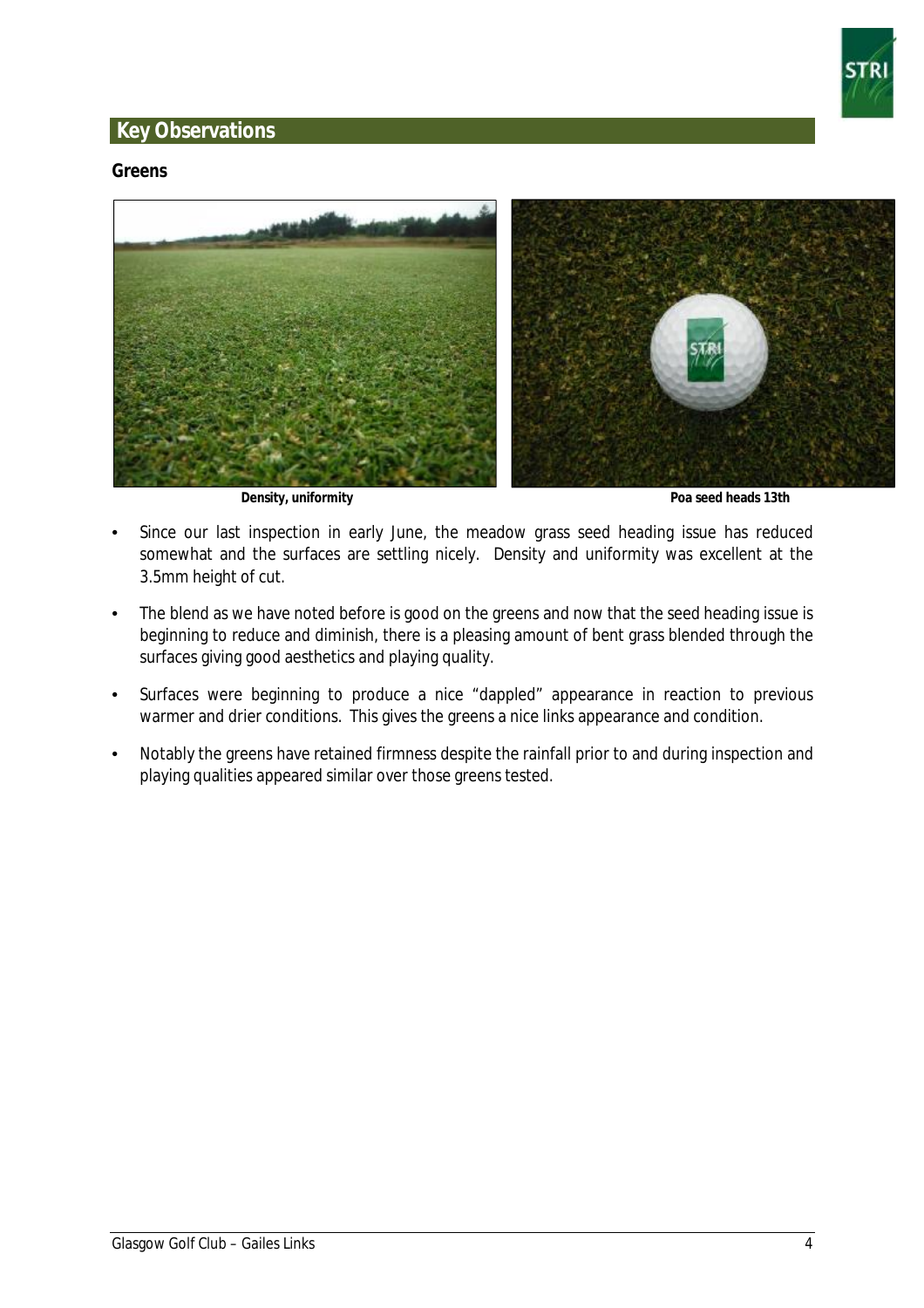



**Approaches** 

- The approaches were all uniform and again showed similar qualities to the greens. Good density and uniformity, optimal refinement and authentic links playing quality being to the fore.
- Surfaces generally from tees through fairways, approaches, surrounds, roll offs and the greens themselves were all consistent and of a high quality.

# **Performance Data**

| <b>Performance Measurement Results</b> |               |                   |          |                 |                 |                 |                 |
|----------------------------------------|---------------|-------------------|----------|-----------------|-----------------|-----------------|-----------------|
| Green                                  | Speed         | <b>Smoothness</b> | Trueness | <b>Firmness</b> | <b>Firmness</b> | <b>Moisture</b> | <b>Moisture</b> |
| No.                                    | (distance)    | (mm/m)            | (mm/m)   | Mean            | SEM $(\pm)$     | Content         | Content         |
|                                        |               |                   |          | (gravities)     |                 | $(\%)$          | SEM $(\pm)$     |
| 3                                      | 8 ft 11 in    | 21.5              | 8.1      | 98              | $\overline{2}$  | 30.5            | 1.8             |
| $\overline{4}$                         | 9 ft 0 in     | 22.3              | 8.9      | 103             | $\overline{4}$  | 27.7            | 2.6             |
| 8                                      | $9$ ft $3$ in | 22.3              | 8.8      | 100             | $\overline{4}$  | 31.5            | 2.5             |
| 13                                     | 9 ft 3 in     | 22.2              | 9.8      | 102             | $\overline{2}$  | 25.5            | 1.2             |
| 17                                     | 9 ft 4 in     | 20.8              | 9.4      | 93              | $\overline{2}$  | 35.1            | 1.5             |
| 18                                     | 8 ft 9 in     | 23.4              | 8.6      | 98              | 1               | 31.9            | 1.3             |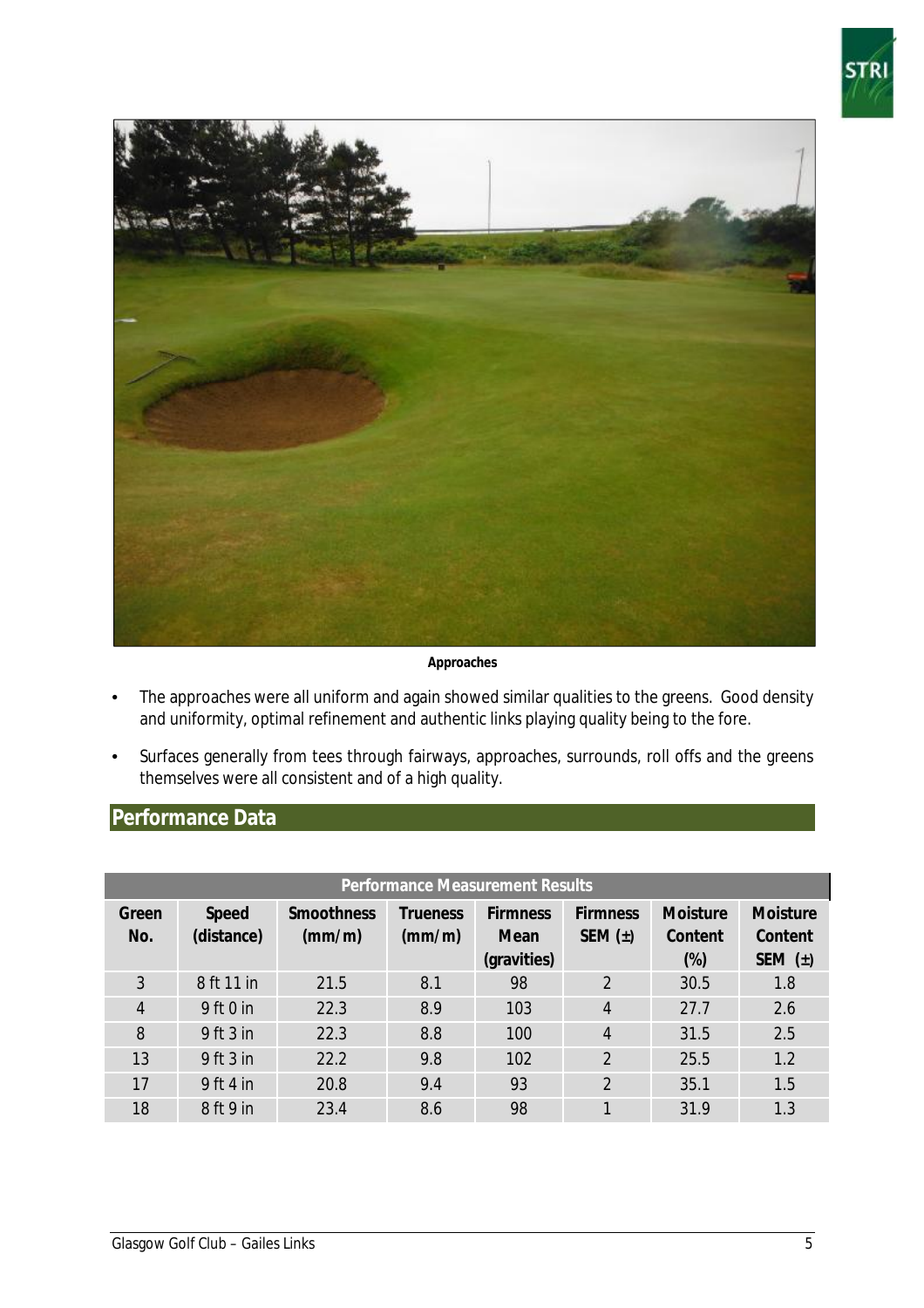

#### **Soil Moisture Content**



- Given that the greens had received irrigation (1.5mm) the night before testing and that we had persistent rainfall before and during assessment, the surfaces performed well. While moisture was outside target on all of the six indicator greens, there was a reasonably good level of consistency between the 3<sup>rd</sup>, 4<sup>th</sup>, 8<sup>th</sup> & 18<sup>th</sup> all sitting between 27 & 31% vwc. The driest green was the 13<sup>th</sup> at 25% and the wettest the 17<sup>th</sup> at 35%.
- Given the conditions, these are a good set of results and knowing from previous testing that the greens are inclined to dry down in a similar fashion, we would expect the 17<sup>th</sup> to get closer to target over the next few days in tandem with the others around the course.
- There was some variability in moisture and firmness on both the  $4<sup>th</sup>$  &  $8<sup>th</sup>$  greens, this replicated in the firmness values. The  $4<sup>th</sup>$  for instance showing a low of 14.3% on the left hand side front corner and a high of 40.9% on the left hand side centre. However, all of the other assessments of soil moisture showed a pleasing level of consistency throughout.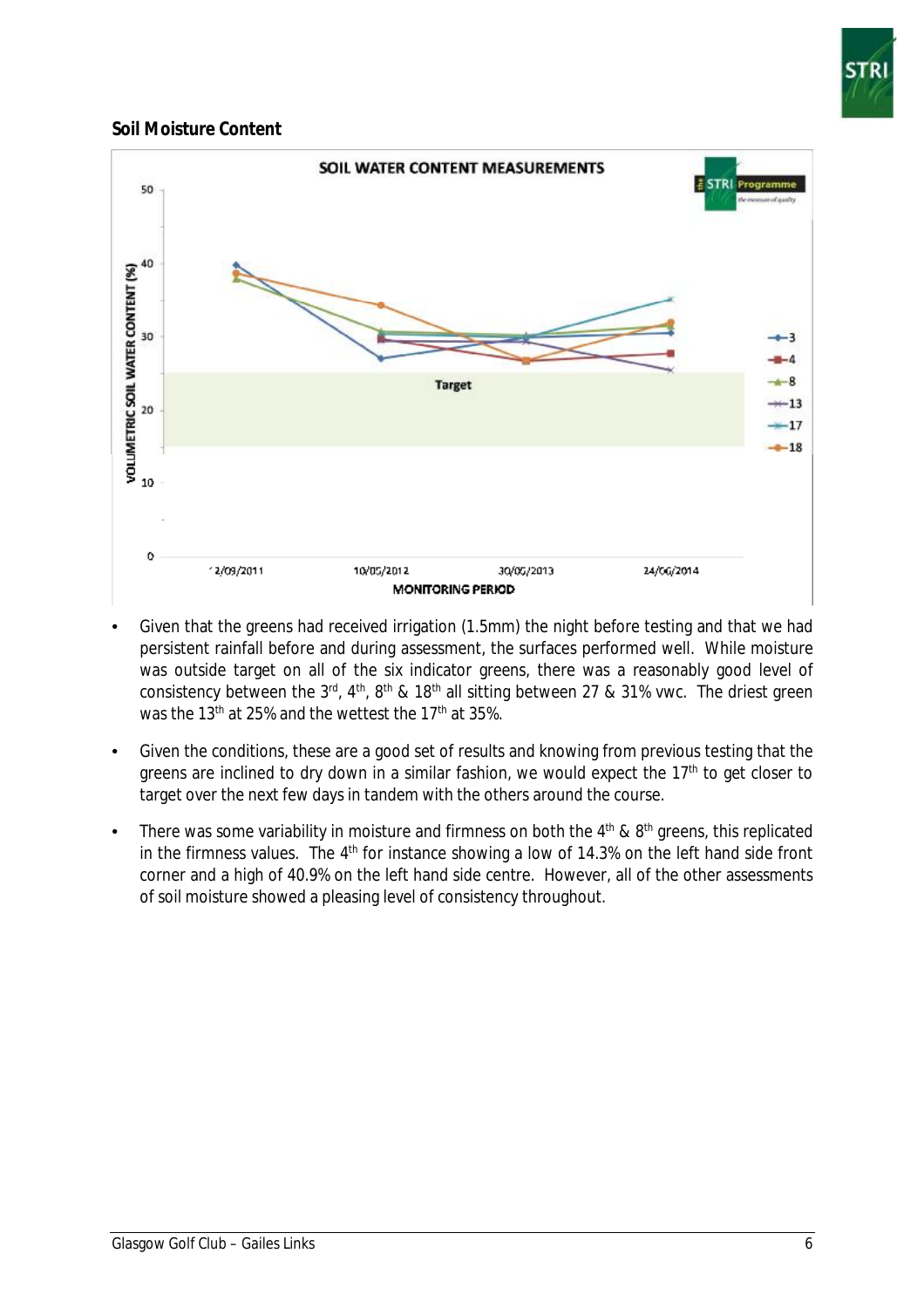

# **Surface Firmness/Hardness**



- As we have discussed previously, the most important concept with regard to moisture and firmness is that despite moisture going up as it will do in response to rainfall and irrigation, firmness should always stay in target. This is what we found at inspection. All of the six indicator greens are comfortably into target despite irrigation and rainfall and with a pleasing upward trend in values.
- The firmest green was the 4<sup>th</sup> at 102 gravities with the 17<sup>th</sup> (also the wettest) at 92 gravities.
- Outside of this, a good level of consistency was found and given the weather forecast prior to Final Qualifying, these should dry down and firm up even further in response to this.
- The  $4<sup>th</sup>$  &  $8<sup>th</sup>$  again showed some variability in firmness (likewise moisture), the  $4<sup>th</sup>$  having 131 gravities on the left hand side and a low of 87 gravities in the left hand side centre, both correlating with the higher moisture values here. The 8<sup>th</sup> similarly showed a high of 125 gravities on the centre of the green with a low of 85 gravities towards the left hand side rear.
- Having noted the above, clearly the rear of greens are softer than the fronts and centres and particularly so if there is no walk on or walk off area. This would be an area to look to manage with some extra rolling on those greens where firmness values are slightly lower than optimal.

# **Organic Matter Content**

Samples were taken and submitted to our laboratory to assess the organic matter content of the upper soil profile beneath the selected greens. Organic matter content is important because high levels can adversely affect playing quality (soft surfaces) and also increase the risk of potentially damaging conditions such as disease and dry patch developing. Our target range for organic matter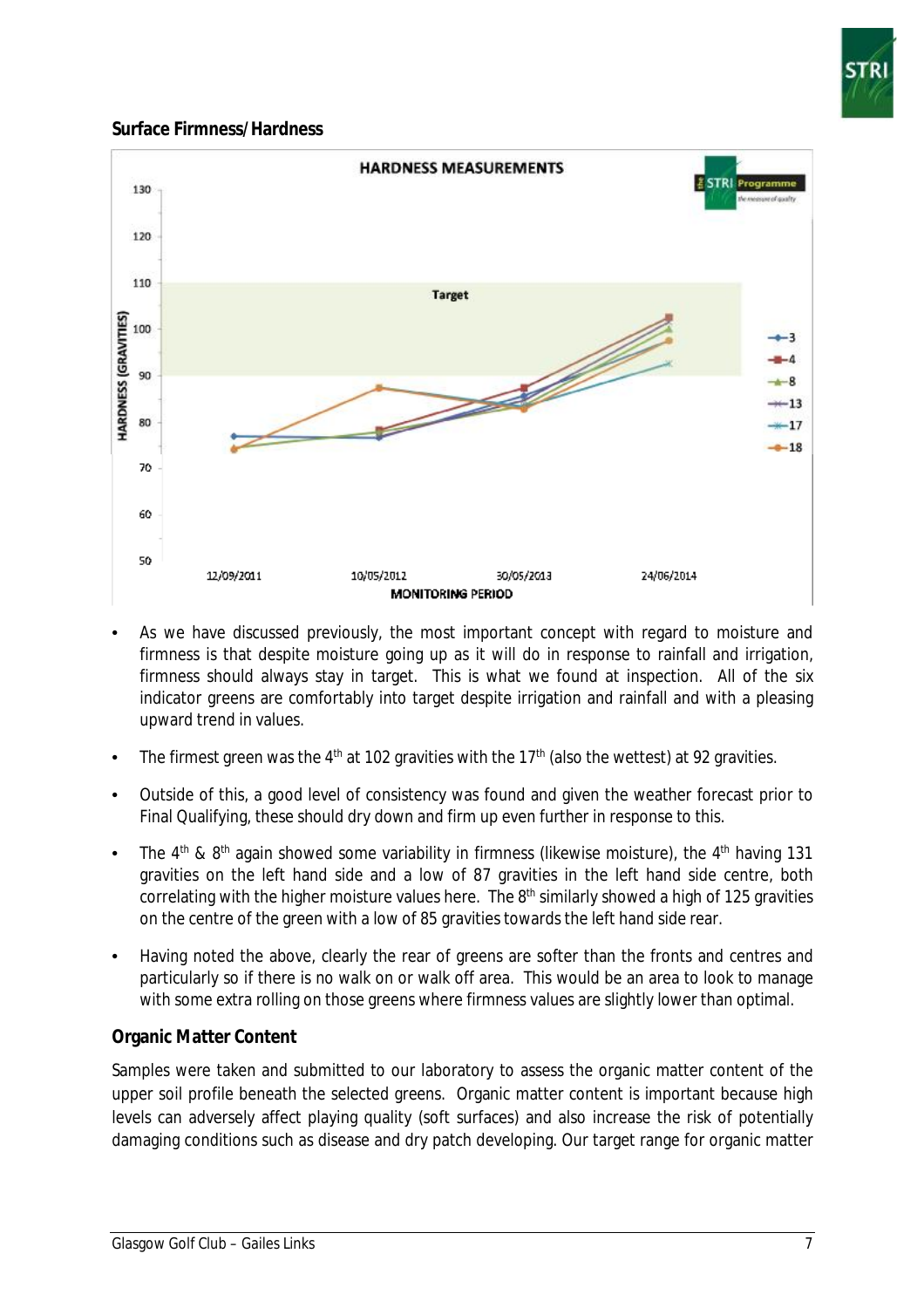

content is  $4 - 6$  % in the top 20 mm moving down to  $< 4$  % lower down. An accurate measure of the organic matter content helps us determine the intensity of work required to hit our target levels.

The results of the organic matter content testing are contained in the table below.

| <b>Organic Matter Content</b> |         |         |         |          |          |          |
|-------------------------------|---------|---------|---------|----------|----------|----------|
| Loss on Ignition (%)          |         |         |         |          |          |          |
|                               | Green 3 | Green 4 | Green 8 | Green 13 | Green 17 | Green 18 |
| $0-20$ mm                     | 5.8     | 4.9     | 5.5     | 6.0      | 5.3      | 5.2      |
| 20-40 mm                      | 5.5     | 6.1     | 6.1     | 6.8      | 6.7      | 6.2      |
| $40-60$ mm                    | 4.6     | 4.5     | 5.2     | 5.8      | 4.3      | 4.5      |
| 60-80 mm                      | 3.2     | 3.1     | 3.5     | 3.9      | 3.8      | 3.4      |

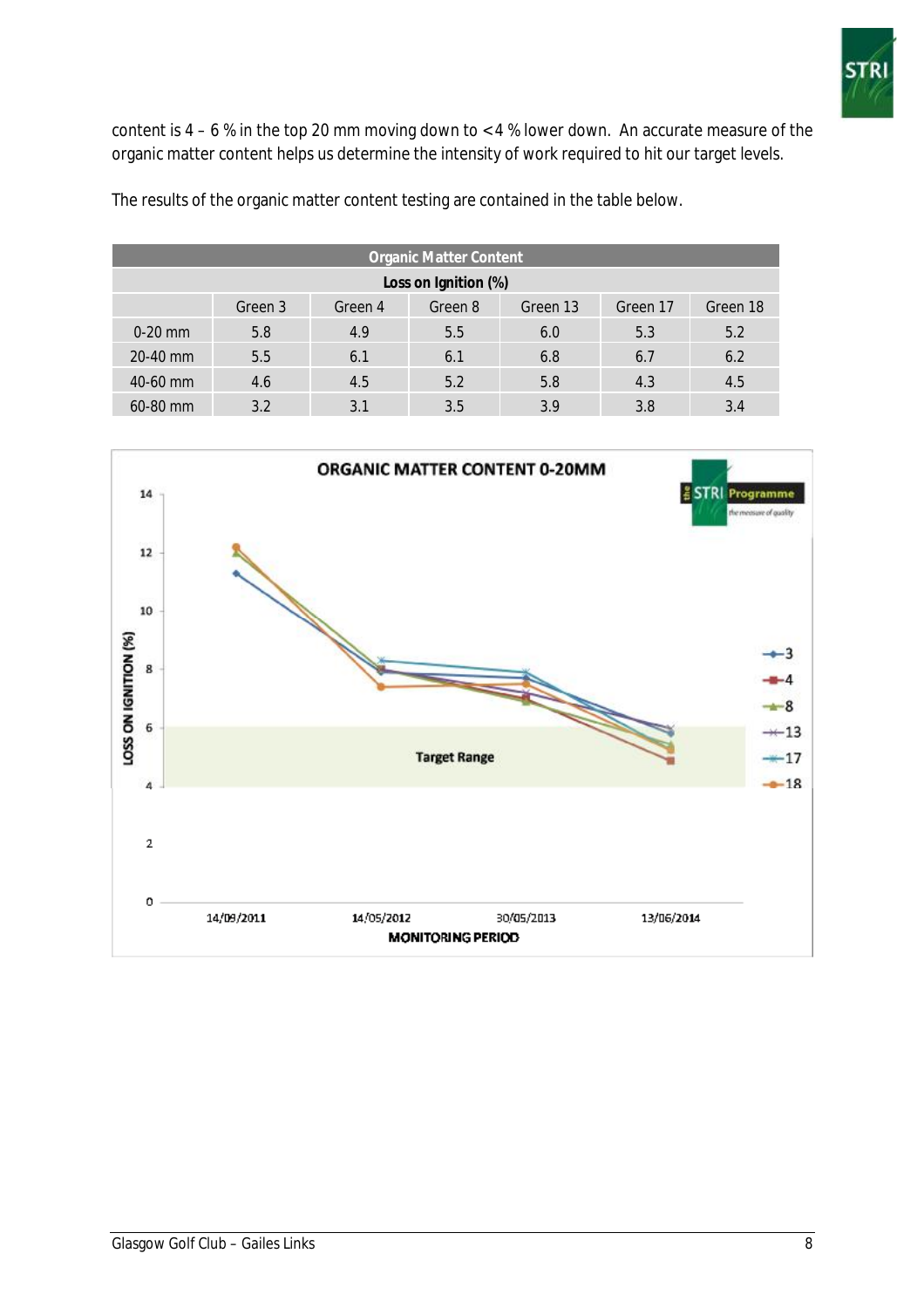

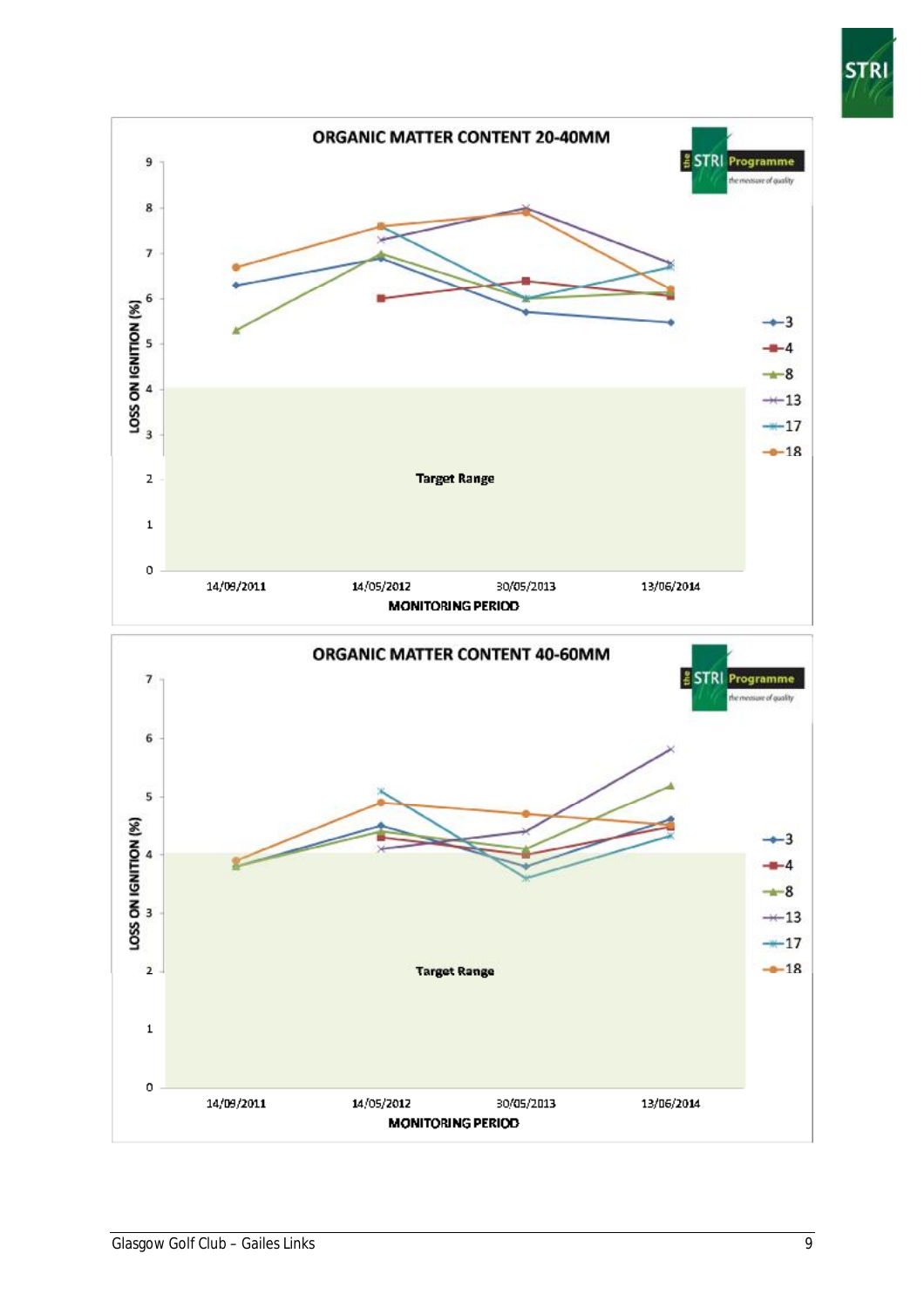



- The organic matter results are pleasing and show the influence of the top dressing and work that has been carried out to the greens. Reductions are noted in the top 20mm of all six indicator greens, the 3<sup>rd</sup> reducing from 7.7 to 5.8%, the 4<sup>th</sup> from 7-4.9%, the 8<sup>th</sup> from 6.9-5.5%, the 13<sup>th</sup> from 7.2-6%, the 17<sup>th</sup> from 7.9-5.3% and the 18<sup>th</sup> from 7.5-5.2%.
- These figures are excellent and are reflected in the improved firmness on the greens.
- However, as discussed, the top dressing has moved some of the organic matter originally in the top 20mm further down the profile and this is reflected in testing at 20-40mm and at 40-60mm.
- At 20-40mm, all six greens trend outside target. Although this was the case in the past, there have however been reductions notably on the 13<sup>th</sup> & 18<sup>th</sup> and to a lesser extent on the 4<sup>th</sup> & 3<sup>rd</sup>.
- At 40-60mm depth, there have been some increases as this area would have previously been in the 20-40mm increment. However, the 3<sup>rd</sup>, 4<sup>th</sup>, 17<sup>th</sup> & 18<sup>th</sup> are only just outside target only the 8<sup>th</sup> & 13<sup>th</sup> having rather too much.
- The organic matter below 60mm is in target and really creates no significant issues. However, the increment between 20 & 60mm is where moisture is where moisture is still being retained and this is reflected in moisture values at testing. Further works to manage organic matter in the top 20mm of the profile as well as to 60mm depth e.g. coring will be required going forward.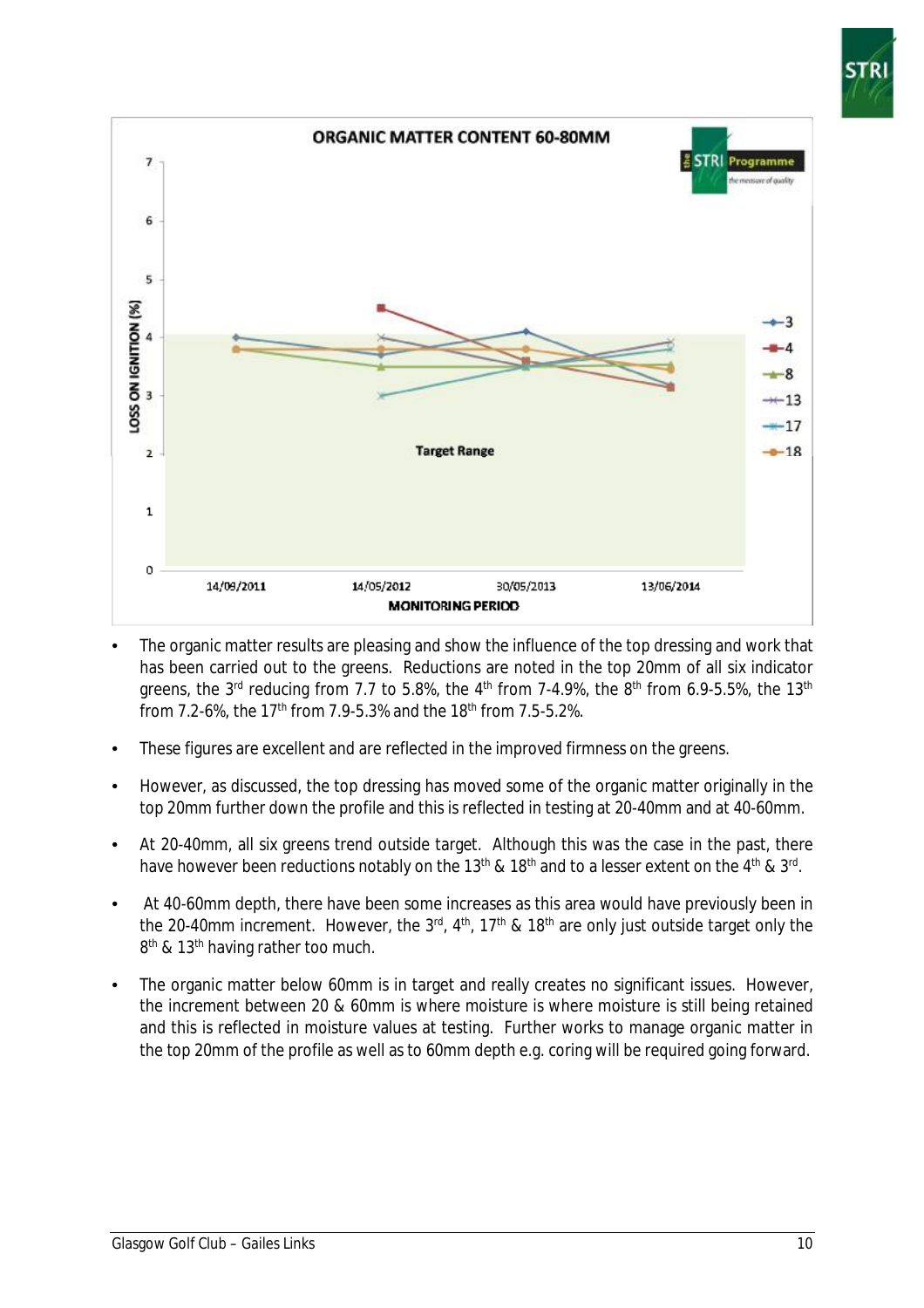

# **Soil Chemical Analysis**

| <b>Soil Chemical Analysis</b> |     |                 |                |  |  |
|-------------------------------|-----|-----------------|----------------|--|--|
|                               | pH  | $P_2O_5$ (mg/l) | $K2O$ (mg/l)   |  |  |
| 3                             | 4.3 | 12              | 55             |  |  |
|                               | 4.4 | 11              | 41             |  |  |
| 8                             | 4.2 | 13              | 154            |  |  |
| 13                            | 4.4 | 12              | 99             |  |  |
| 17                            | 4.2 | 10              | 55             |  |  |
| 18                            | 4.2 | 20              | 4 <sup>7</sup> |  |  |

Samples were taken from each green for routine chemical analysis of soil pH, phosphate ( $P_2O_5$ ) and potassium ( $K<sub>2</sub>O$ ). The results of the testing are outlined in the table below.

- Soil chemistry really only throws up the issue with pH having dropped to the low 4's. While this requires no specific intervention currently, a close watch should be kept on this as further reductions would inhibit nutritional pick up on the greens.
- All other values are satisfactory.



#### **Smoothness**

The smoothness assessment carried out using the Trueness Meter showed a good and consistent set of results, all greens trending into the upper parts of routine target despite the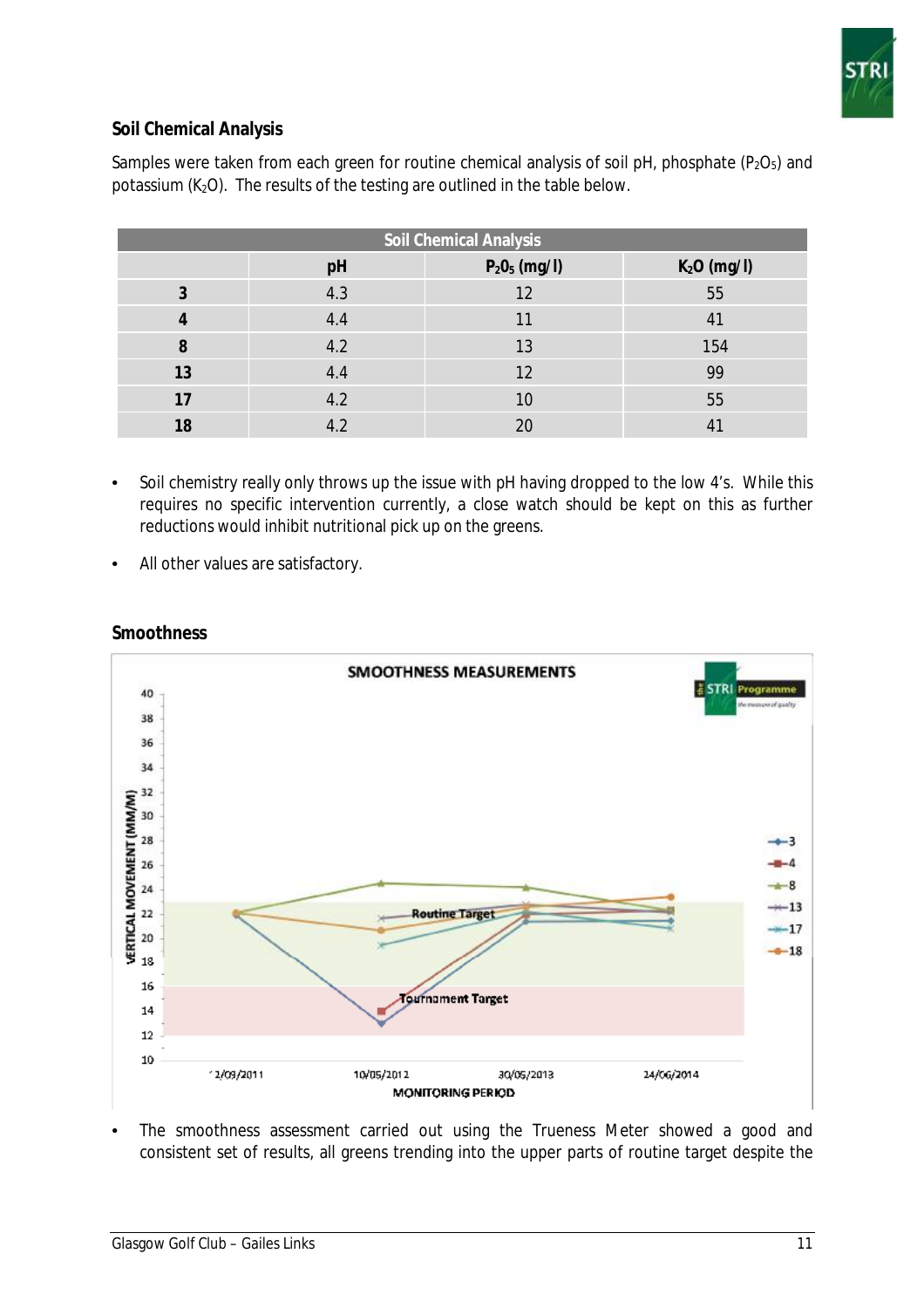

presence still of some of the seed head issues although this had been dealt with relatively well by some light verticutting prior to inspection.

• No issues were noted with a good and consistent set of figures in the low 20mm/m on all greens. The 18<sup>th</sup> was slightly higher than this as it hadn't been rolled prior to testing, but this still showed reasonably good refinement.



**Trueness** 

- Trueness was excellent and comfortably into the upper parts of routine target. Again the significant level of consistency was noted between all of the greens, important ahead of major competitions.
- Trueness values were noted as being proved up and down the line rolling or mowing as is always the case, however values around 8 or 9mm/m were found on all of the greens and can be trended downwards significantly over the next few days prior to Final Qualifying.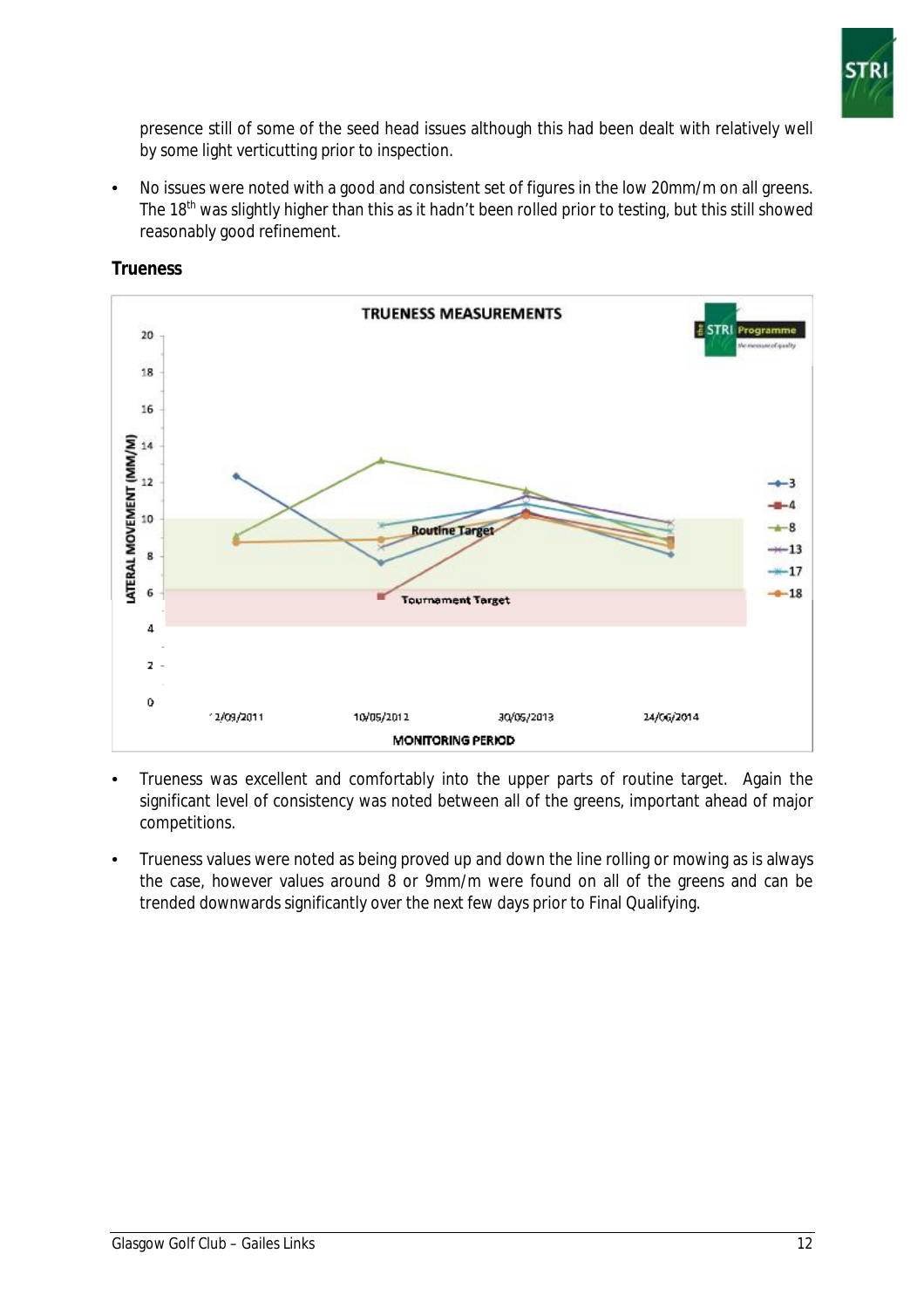

## **Green Speed**



- As a reflection of smoothness and trueness, green speed was excellent with all six greens being consistently in the lower parts of tournament target.
- The trend is currently upwards and should allow Brian and the team to produce smooth, true and pacey surfaces for Final Qualifying. The final polishing in the run up to this including hand cut and roll and triple cut later in the day, should allow you to produce pace comfortably on these surfaces and in tandem with good and consistent ball roll qualities.

#### **Summary**

- Testing of the greens showed a pleasing set of improvements and some nice trends for both agronomic and playing qualities.
- Moisture had risen slightly as would be expected given irrigation return and rainfall, however despite this firmness had improved and trended nicely into target giving good and authentic links ball/turf interaction.
- Ball roll qualities including smoothness and trueness were also excellent, comfortably into routine target and trending nicely towards tournament target.
- This was reflected in green speed which was consistent with only 5in difference in pace between the fastest and slowest green and a good level of consistency off both of the Stimpmeter assessments on each green.
- In short, pace can be comfortably increased and managed at the required level given these current excellent results.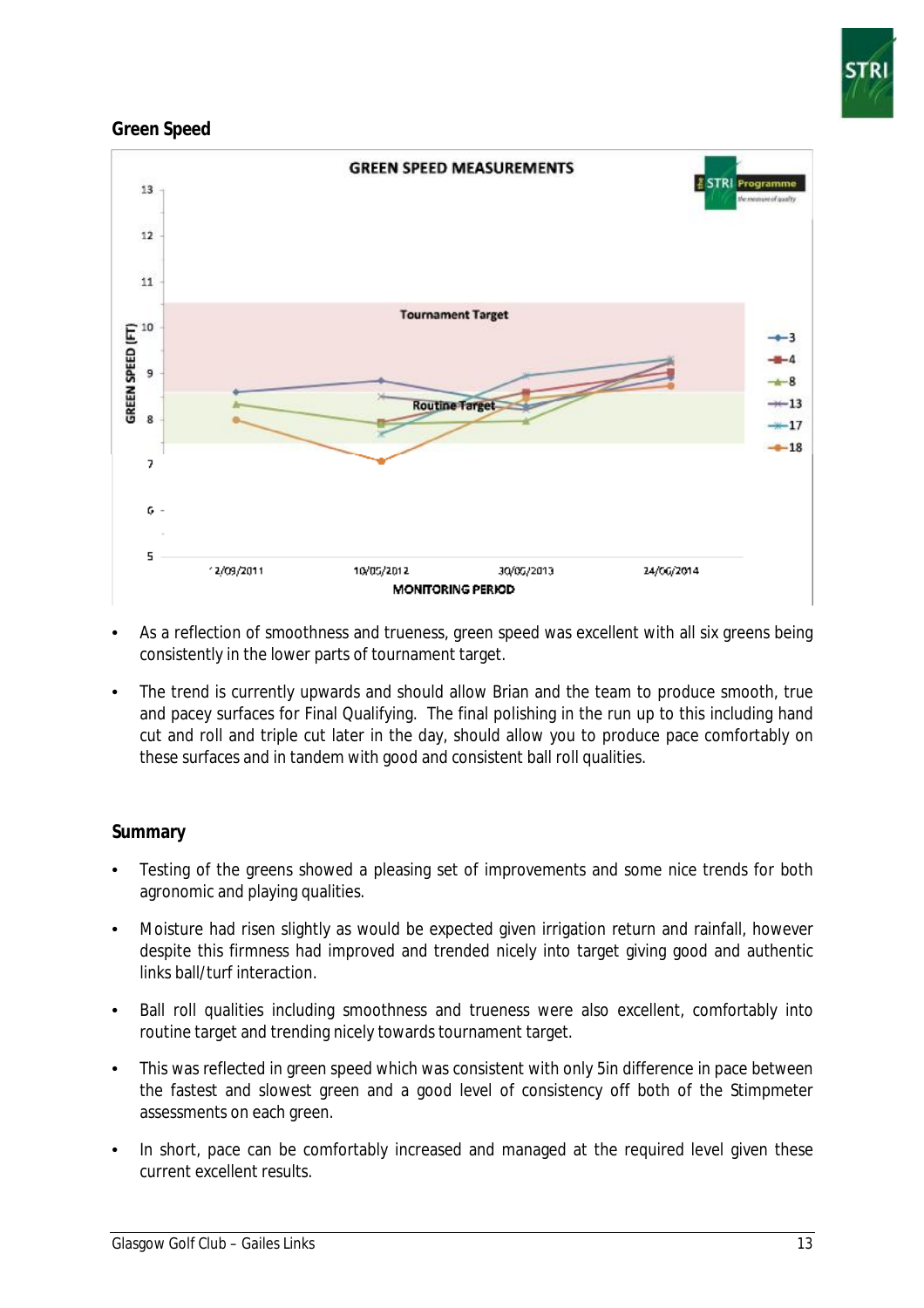

# **Key Recommendations**

#### **Greens**

• There were no issues to report with the greens, most of our discussions at our two previous visits have dealt with these. We discussed the protocols into Final Qualifying and this we feel would be perfectly comfortable with a single hand cut and roll in the morning followed by a triple cut later in the day. This should produce the level of playing quality and pace that you require for Final Qualifying. However, given the consistency of the greens, we feel there will be no issues whatsoever with regard to playing quality going forward.



**Roll off rear right hand side 18th** 

• As to the greens complexes generally, these are "polished" and "tight". There is excellent definition, playing quality and consistency through all of the green sites.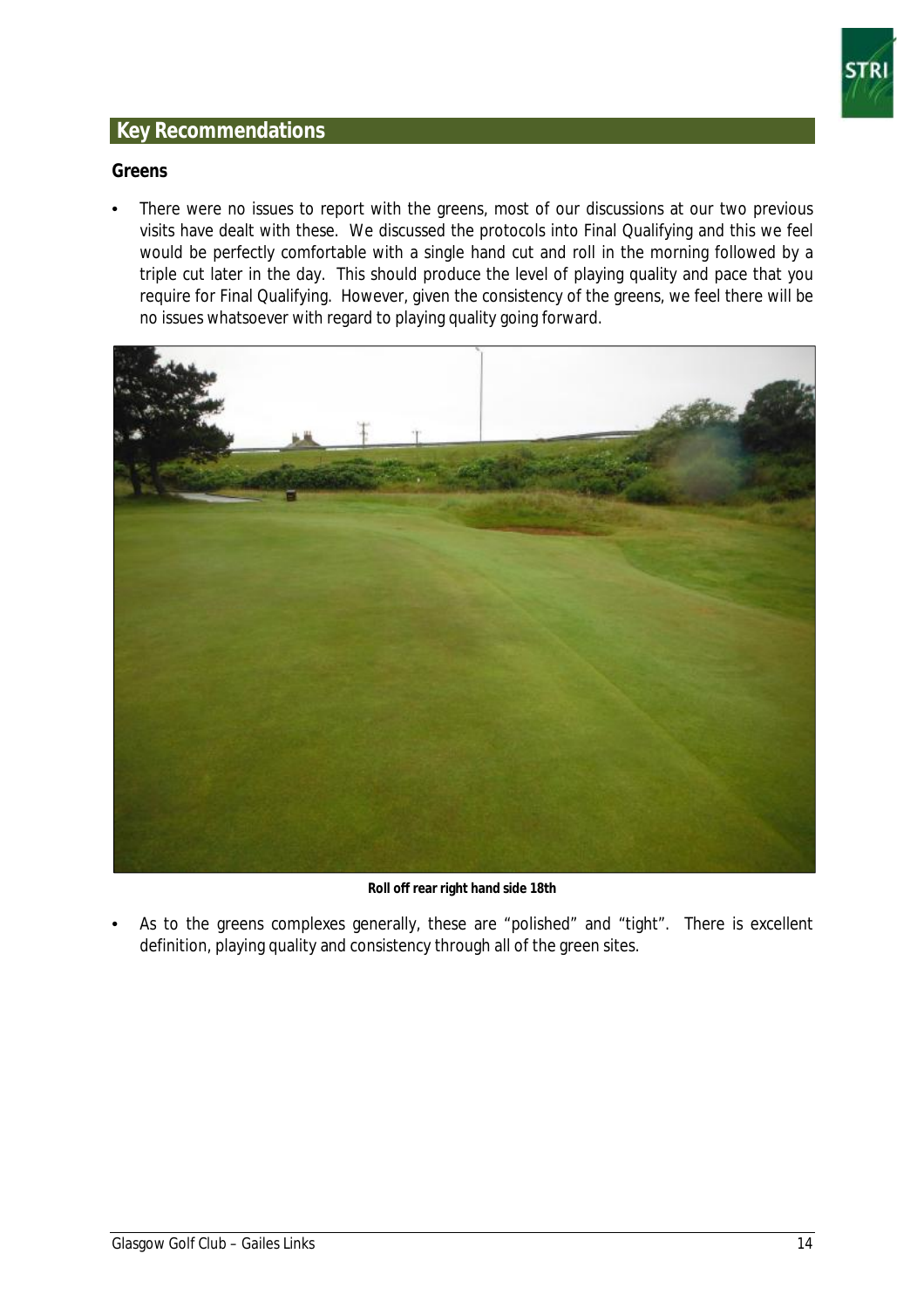



**Fairways & Approaches** 

- Similarly to the green complexes, fairways and approaches were also excellent with a fine tight sward, good refinement and good consistency.
- We took some firmness assessment of the  $3<sup>rd</sup>$  approach which showed a mean of 120 gravities over the six assessment points. This would indicate consistency of firmness with the approaches and the greens themselves.
- Post Final Qualifying into autumn and spring 2014/2015, our discussions were to look at coring in October and to further core and Graden in spring 2015.
- Options are to further assess the remaining greens that are currently not tested some time in spring/summer 2015.
- Other works planned post Final Qualifying are removal of the gorse to the right hand side of the 4<sup>th</sup> which is now encroaching on the semi-rough and towards the fairway. This has been in the plan for some time and will make a significant difference to this area.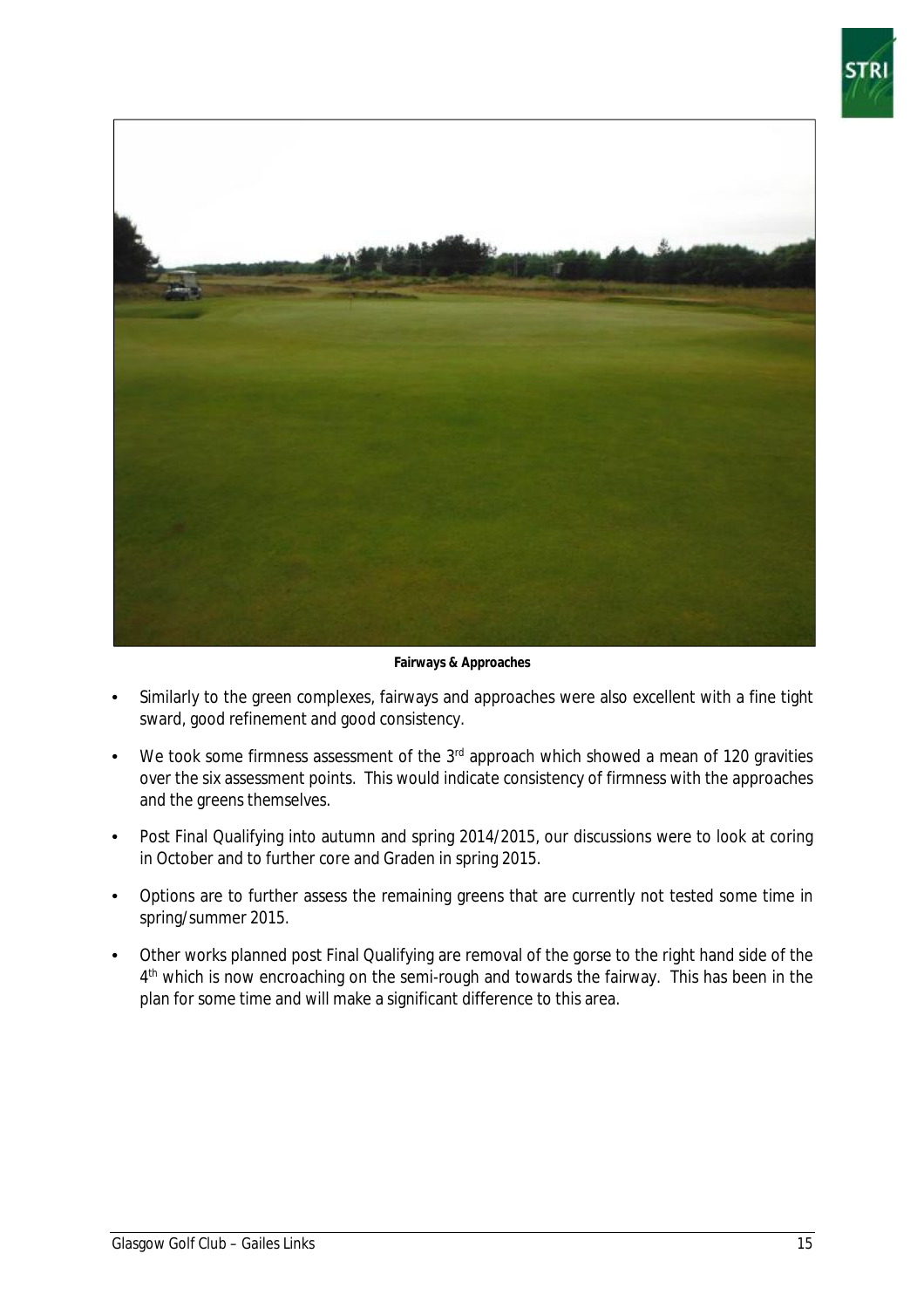



**Sandhill rear 4th** 

- As per discussions, this should settle nicely now and there is certainly a better level of uniformity towards the bottom of the sandhill and towards the rear of the green. Our recommendations would be to refine the top of the sandhill and surrounds in September. There is a fair amount of rank growth and grass in these areas and the target would be to remove this, carrying out a graminicide (Rescue) programme at that time. This would allow us to produce a predominance of the finer species which would tie in with the mounds to the right hand side of the green site which contain a higher proportion of fescue and the finer grasses.
- We discussed the costs for testing the outlying greens on the golf course. This has been passed to the Course Manager in a separate email and will allow you to make decisions on this going forward.

**Signed** 

Fay S. Delm

**Jay S Dobson Turfgrass Agronomist (Scotland), STRI Ltd**